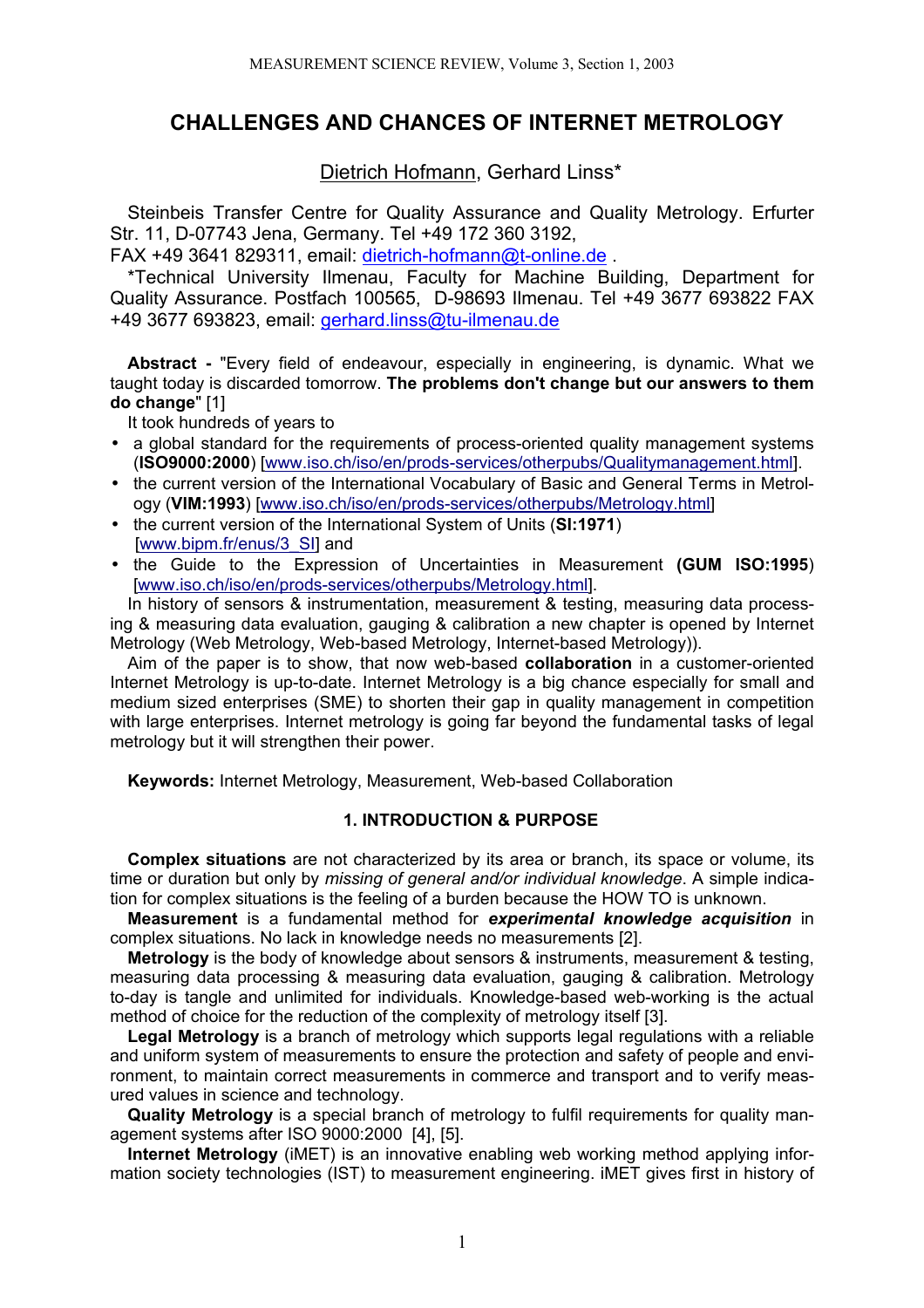man the chance to assemble, evaluate and organize the abundant documented experiences about sensors & instrumentation, measurement & testing, measuring data processing & measuring data evaluation, gauging & calibration in a generic system [6], [7], [8].

**Synonyms** for web working (w) are: networking (n), internet working (i), electronic working (e), distance working (d), digital working (d).

**Purpose** of the paper is the complex situation (missing knowledge, open question):

- HOW TO develop quality measuring systems for tool testing
- in small and medium sized enterprises (SME) in Europe
- for realization of the new requirements of ISO 9000:2000
- with information society technologies (IST)?

# **2. THE SUBJECTS AND THEIR UNSOLVED PROBLEMS**

 Since generations **mechanical production processes** are characterized by big numbers of cutting processes with twist drills (Fig.1), milling cutters (Fig.2) and indexable inserts (Fig.3).



Figure 1 Twist drills Figure 2. Milling cutters Figure 3. Indexable inserts [www.guehring.de] [www.guehring.de] [www.walter-ag.com]

 Since generations **mechanical measuring processes** are characterized by big numbers of measuring processes with plain gages (Fig.4), thread gages (Fig.5) and gage blocks (Fig.6).



Figure 4. Plain gages Figure 5. Thread gages Figure 6. Gage blocks [www.threadcheck.com] [www.vtgage.com] [www.starrett.com]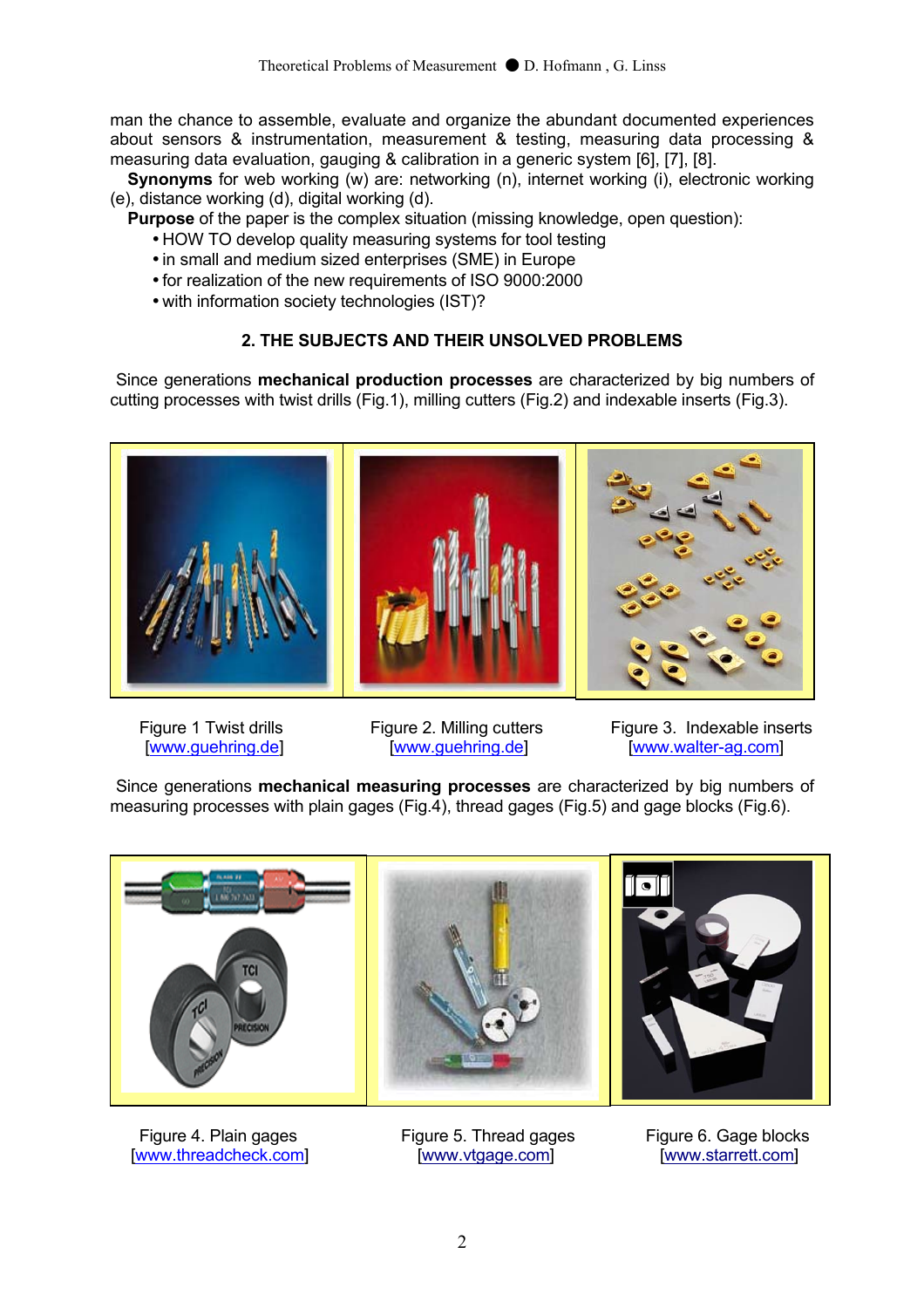Since generations **precise calibration processes** of mechanical measuring tools and mechanical cutting tools are mastered with one and multi coordinate measuring instruments.

 These coordinate measuring instruments have since generations the same fundamental functional principles and mechano-optical design (Fig.7)

| Year | society<br>technology                  | driving<br>forces      | innovative<br>background                                                                                  | one coordinate<br>instruments | multi coordinate<br>instruments | sig-<br>ma |
|------|----------------------------------------|------------------------|-----------------------------------------------------------------------------------------------------------|-------------------------------|---------------------------------|------------|
| 2010 | information                            | individual<br>wellness | knowledge<br>information<br>wireless<br>networked<br>collaborative<br>globalised<br>adaptive<br>objective |                               |                                 | nm         |
| 1990 | information<br>$\ddot{}$<br>industrial | personal<br>computer   | data<br>intelligent<br>automated<br>motorized<br>electronic<br>objectified                                |                               |                                 | μm         |
| 1950 | industrial                             | automobile             | matter<br>energy<br>mechanical<br>optical<br>subjective                                                   |                               |                                 | mm         |

Figure 7. Development of coordinate measuring instruments and their environment

 The markets are marked by increasing competition, cost pressure, and more and more accuracy requirements (Fig.8). The designers of manufacturing and measuring tools therefore enhance the technological intelligence of their tools (Fig. 9) by using the trends of information technology (Fig.10). The levels of information processing are increasing (Fig.11) while at the same time the costs are decreasing (Fig.12). Comfort, precision and affordability are enhancing (Fig.13)



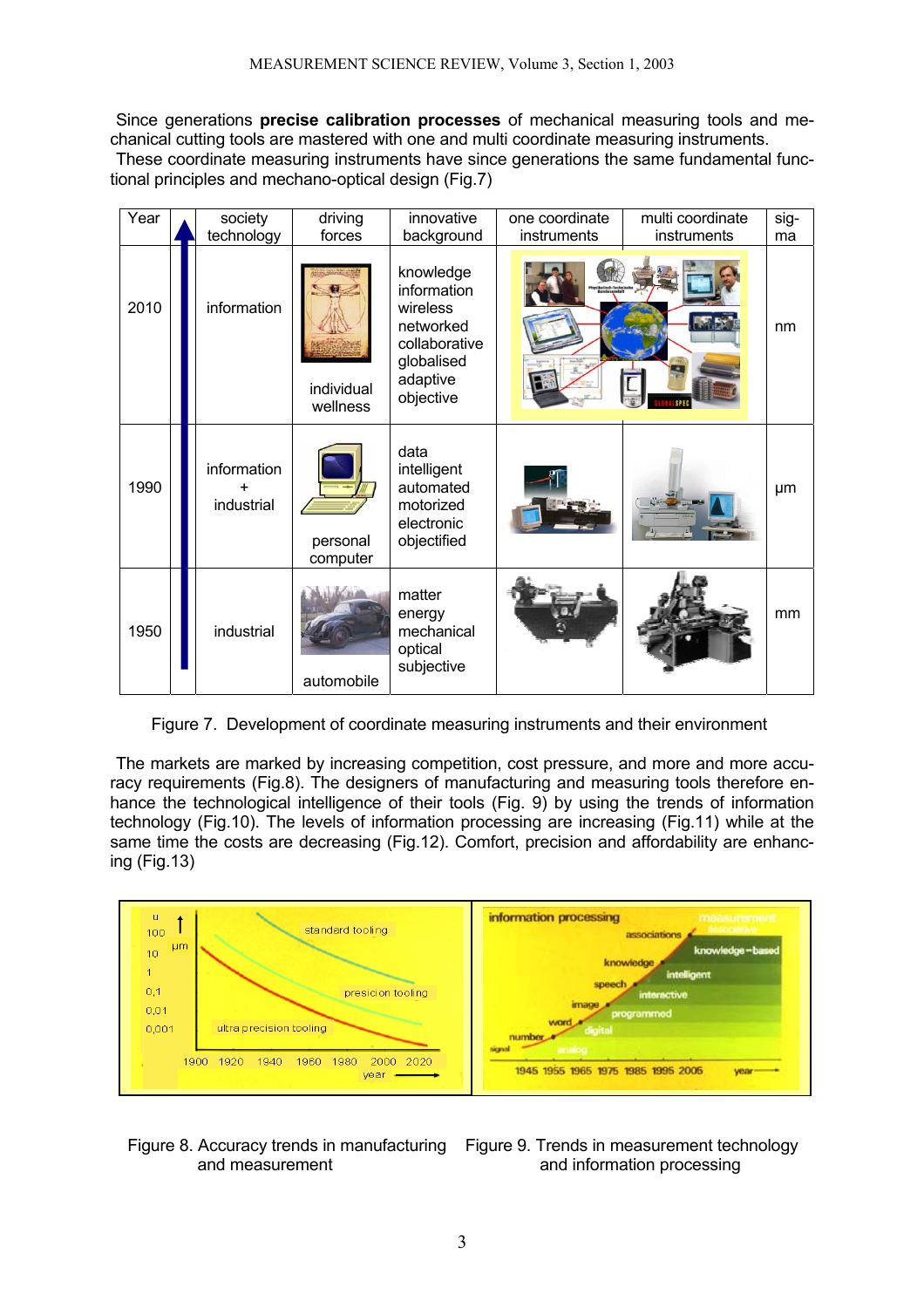







Figure 12. Trends in cost [9] p.122 Figure 13. Trends in comfort & affordability

 For twist drills - as an example - the big number of precise quality parameters (Fig.14) are measured with opto-mechanical multi sensor systems (Fig 15).



Figure 14. Quality parameters of a Figure 15. Optical coordinate measuring<br>machine with twist drill Iwww.okm-iena.de machine with twist drill [www.okm-jena.de]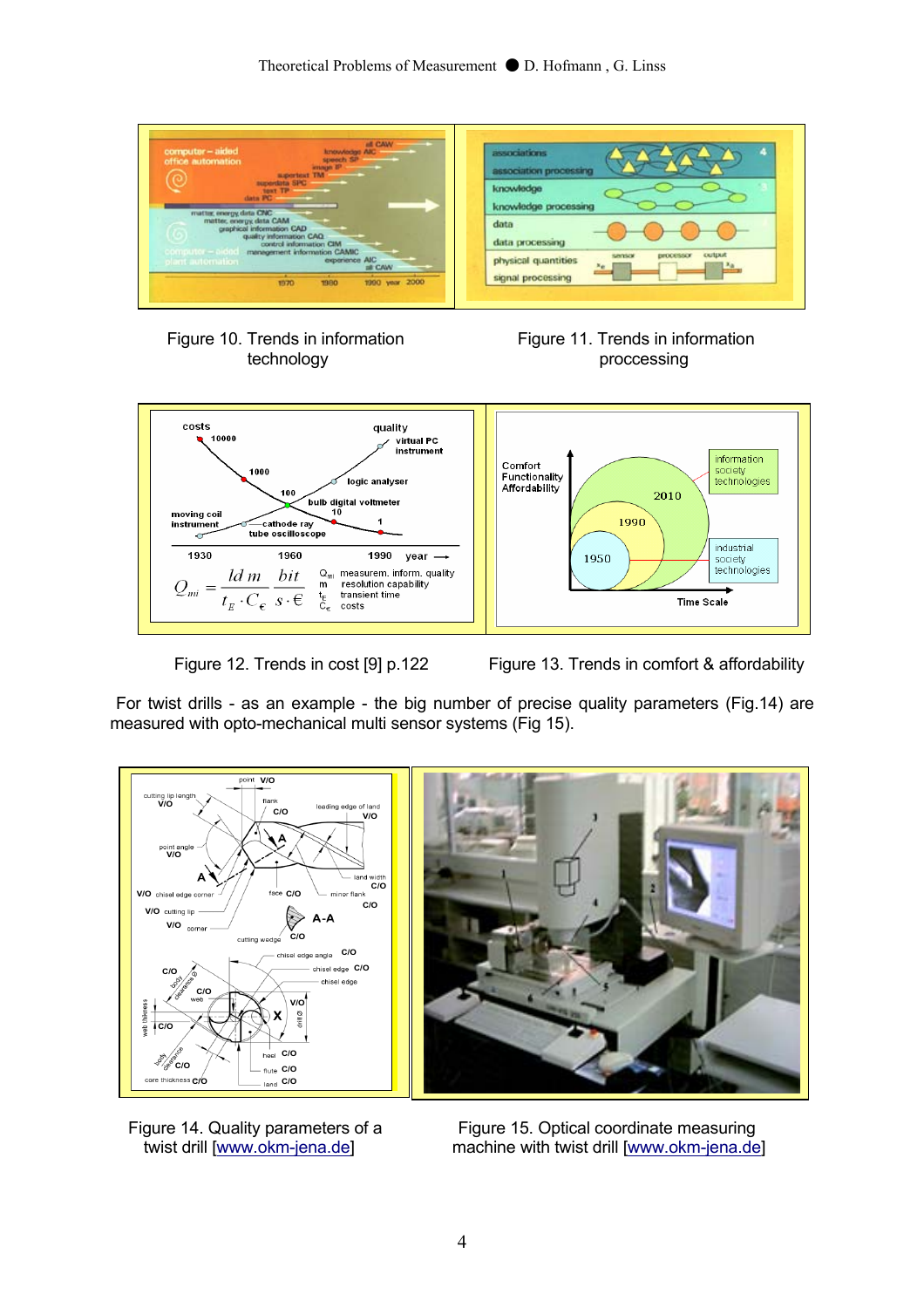General goal is to organize a seamless transfer between virtual und real design, manufacturing and testing (Fig.16), to extend the convergence between plant and office automation (Fig.10) und to master precise processes in a closed loop quality management system (Fig17).







 Reproducible tooling accuracy with an uncertainty of 1 requires measurement accuracy with an uncertainty of 0.1 (Berndt's law). The measurement accuracy and uncertainty is influenced by the measurement task, instrument hardware, instrument software, application software, environmental conditions (temperature, humidity, vibrations), measurement strategy, measurement standards, calibration status, clamping of measurement object, level of objectivation and automation and last but not least of the competence of the measurement person and the persons individual constitution.

 For precise manufacturing and measuring processes large enterprises normally are well equipped with modern plants, measurement laboratories, experienced specialists and networks for collaboration. Support is necessary for small and medium sized enterprises which are not yet on the same level.

 **Small and medium sized enterprises** (SME) (Fig.18) are the success factors of competitive and dynamic knowledge-based economies in Europe (Fig.19), capable of sustainable economic growth, more and better jobs and greater social cohesion. They must be equipped with intelligent manufacturing systems (IMS) and easy-to-use interfaces. The objective is to provide businesses, individuals, public administrations, and other organisations with the means to fully contribute to, and benefit from, the development of a trusted knowledge-based economy, whilst at the same time improving the quality of work and working life and support life-long continuous learning to improve work skills. Research will also aim at a better understanding of the socio-economic drivers and impact of *information society technologies* development [europa.eu.int/eur-lex/pri/en/oj/dat/2002/l\_294/l\_29420021029en00010043.pdf]

| sized enterprises | max. number of employees | max. turnover on million ECU |  |
|-------------------|--------------------------|------------------------------|--|
| micro             |                          | not defined                  |  |
| small             | 50                       |                              |  |
| medium            | 250                      | 40                           |  |

 Figure 18. Definition of small and medium sized enterprises in Europe [europa.eu.int/ISPO/ecommerce/sme/definition.html]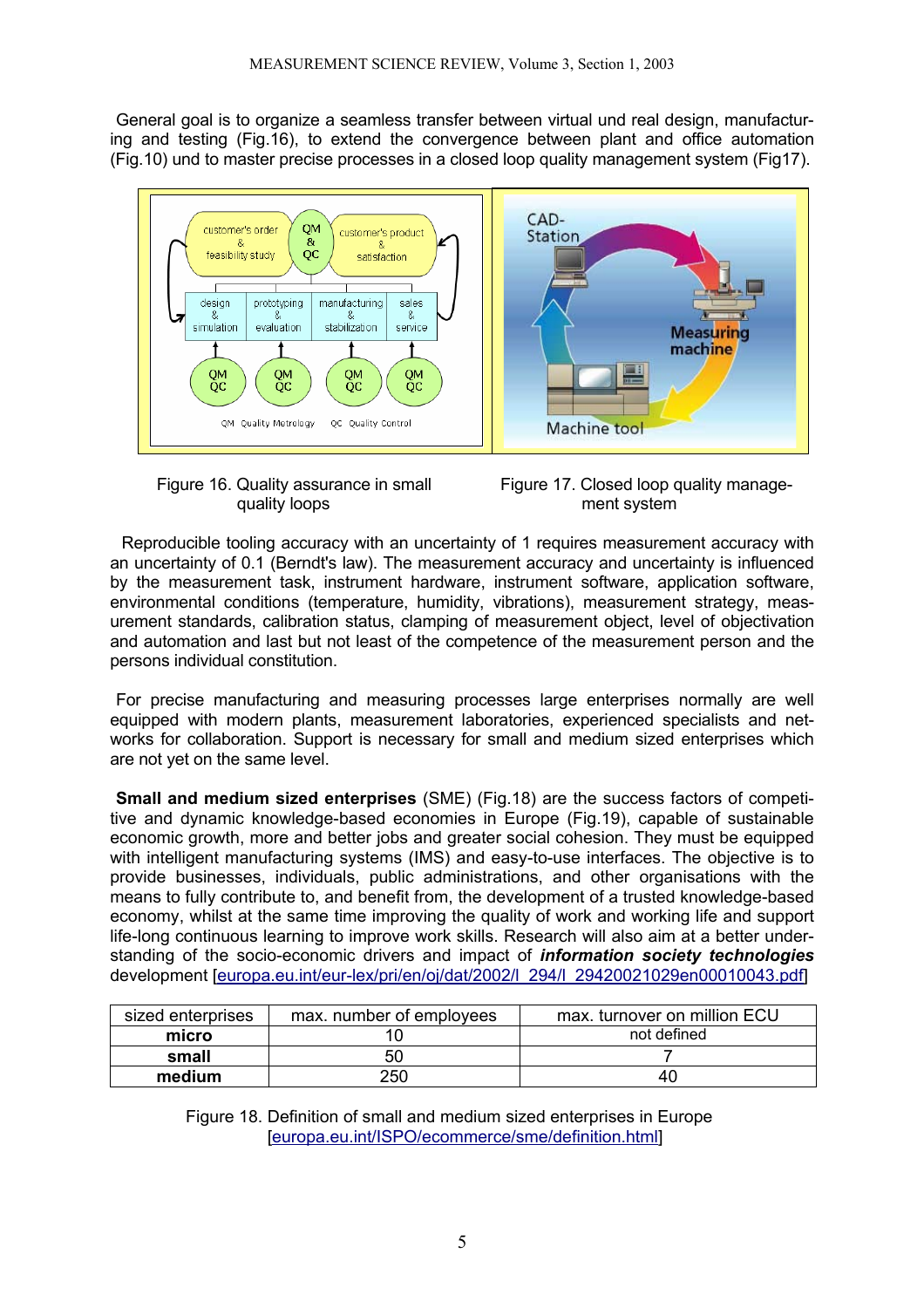

 Figure 19. Member countries of the European Union (EU) [www.maps.com/explore/atlas/political/europe.html]

Selected statistical data about SME in Europe are (Fig.20):

| Total number of small and medium sized enterprises in Europe | 18.600.000  |
|--------------------------------------------------------------|-------------|
| Total number of large enterprises in Europe                  | 35,000      |
| Total number of employees in Europe                          | 110.000.000 |
| Average number of employers per enterprise                   |             |
| Internet users worldwide*                                    | 400.000.000 |
| Average Internet take-up in SME in Europe*                   | 70 %        |

 Figure 20. Statistical data about SME in Europe [europa.eu.int/comm/enterprise/enterprise\_policy/analysis/doc/eurob5de.pdf] \*[europa.eu.int/ISPO/ecommerce/documents/Just\_numbers.pdf]

 **New production concepts** (NPC) in SME need to be designed based on breakthrough organisational, *quality* and technological developments, supporting new products, processes and services. The goal is to support the transformation of the European industry towards a more knowledge-based and added value industry with improved competitiveness and sustainability. To this end it is vital to provide the industrial systems of the future with the necessary tools for efficient life-cycle design, production, use and recovery, decreasing at the same time internal and external costs and reducing major accident hazards. Appropriate organisational models and improved knowledge management should support technological developments and innovation routes (Fig.21). Decisive are not only hardware and software, but also **people** and the **way in which they learn and share knowledge**. In this domain of activity, an international dimension is evident. A wide innovation range is expected in a number of industrial sectors, particularly the traditional ones, with the final goal of increased competitiveness and increased private investment in research. Collaboration between research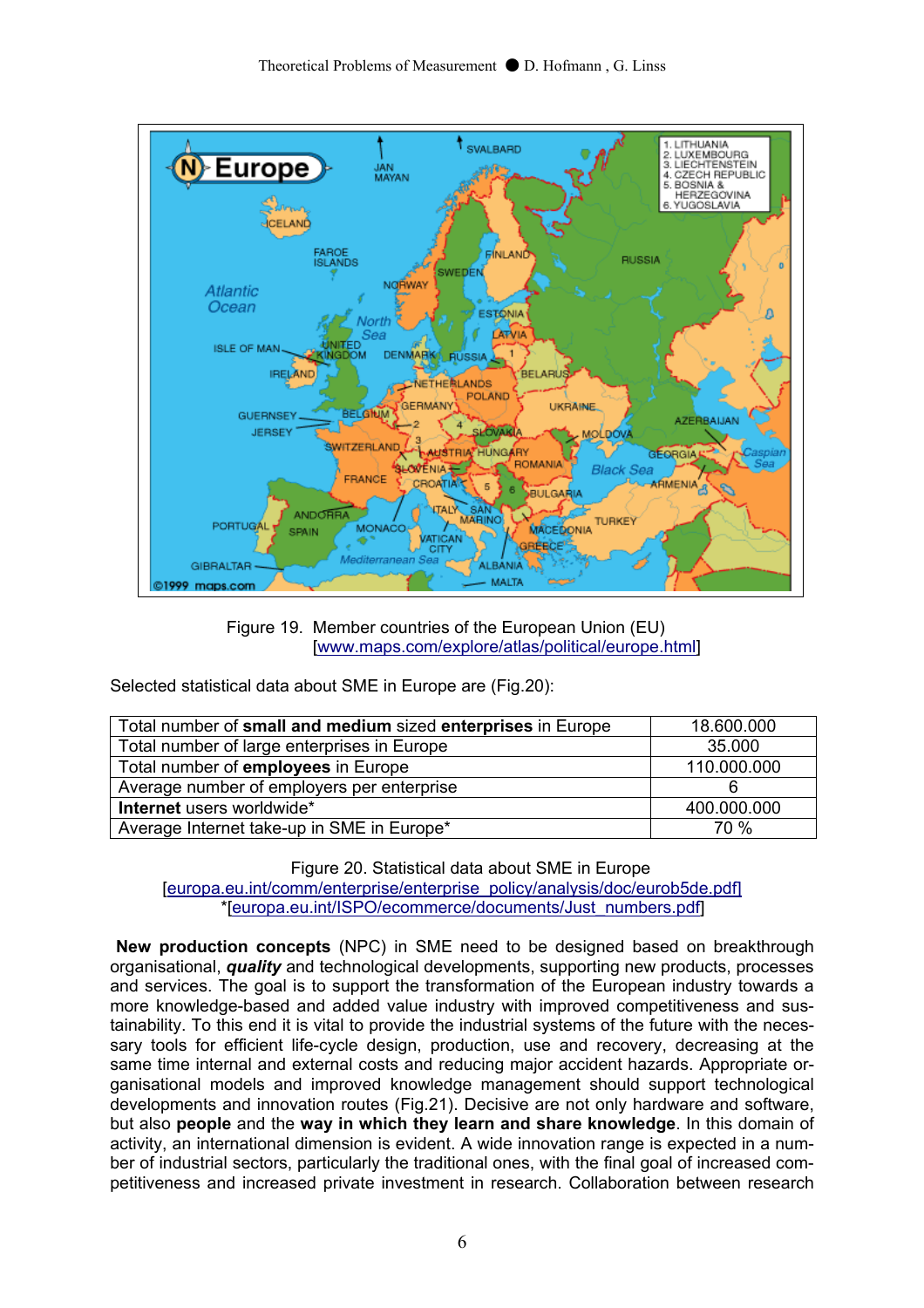and industry is necessary. The major outcome would be a framework for "manufacturing in 2010" based on improved co-ordination and integration of research efforts at European level in a multilingual society (Fig.19) [www.cordis.lu/fp6/sp1\_wp.htm] No. 3, p. 7.

| <b>Advances</b>                             | <b>Elements</b>                                                                                                                                                                                                                                                                                                                                                                           |  |
|---------------------------------------------|-------------------------------------------------------------------------------------------------------------------------------------------------------------------------------------------------------------------------------------------------------------------------------------------------------------------------------------------------------------------------------------------|--|
| Industry collaboration                      | Electronic commerce<br>Teaming among organizations<br>Long-term supplier relationships<br>Virtual enterprises                                                                                                                                                                                                                                                                             |  |
| Adaptive enterprises                        | Agile enterprises<br>Reduced lead time<br>Reduced cycle time<br>Activity-based accounting<br>Lean enterprises<br>Knowledge-based enterprises                                                                                                                                                                                                                                              |  |
| High-performance organizati-<br>ons         | Virtual co-location of people<br>High performance work teams<br>Cross-functional teams                                                                                                                                                                                                                                                                                                    |  |
| Life-cycle perspective                      | Standardization of parts and reduction in<br>number of parts<br>Integrated product and process development<br>Life-cycle design<br>Cost as an independent variable accounting                                                                                                                                                                                                             |  |
| Advanced manufacturing tech-<br>nology      | Flexible assembly<br>Soft tooling<br>Single piece fabrication<br>Rapid prototyping<br>Three-dimensional digital modeling<br>High-speed machining<br>Simulation and modeling<br>Predictive process control technologies<br>Adaptive machine control<br>Tool-less assembly<br>Nanotechnology<br>Biotechnology<br>Embedded sensors<br>Generative numerical control<br>Flip chip technologies |  |
| Environmentally compatible<br>manufacturing | Cleaning systems<br>Material selection, storage, and disposal                                                                                                                                                                                                                                                                                                                             |  |
| Shared information environ-<br>ment         | Data interchange standards<br>Internet, intranets, and browser technology<br>Intelligent agents<br>Seamless data environment<br>Telecommunications<br>Distance learning                                                                                                                                                                                                                   |  |

 Figure 21. Commercial manufacturing advances and elements [www.nap.edu/readingroom/books/defman/ch3\_t1.html]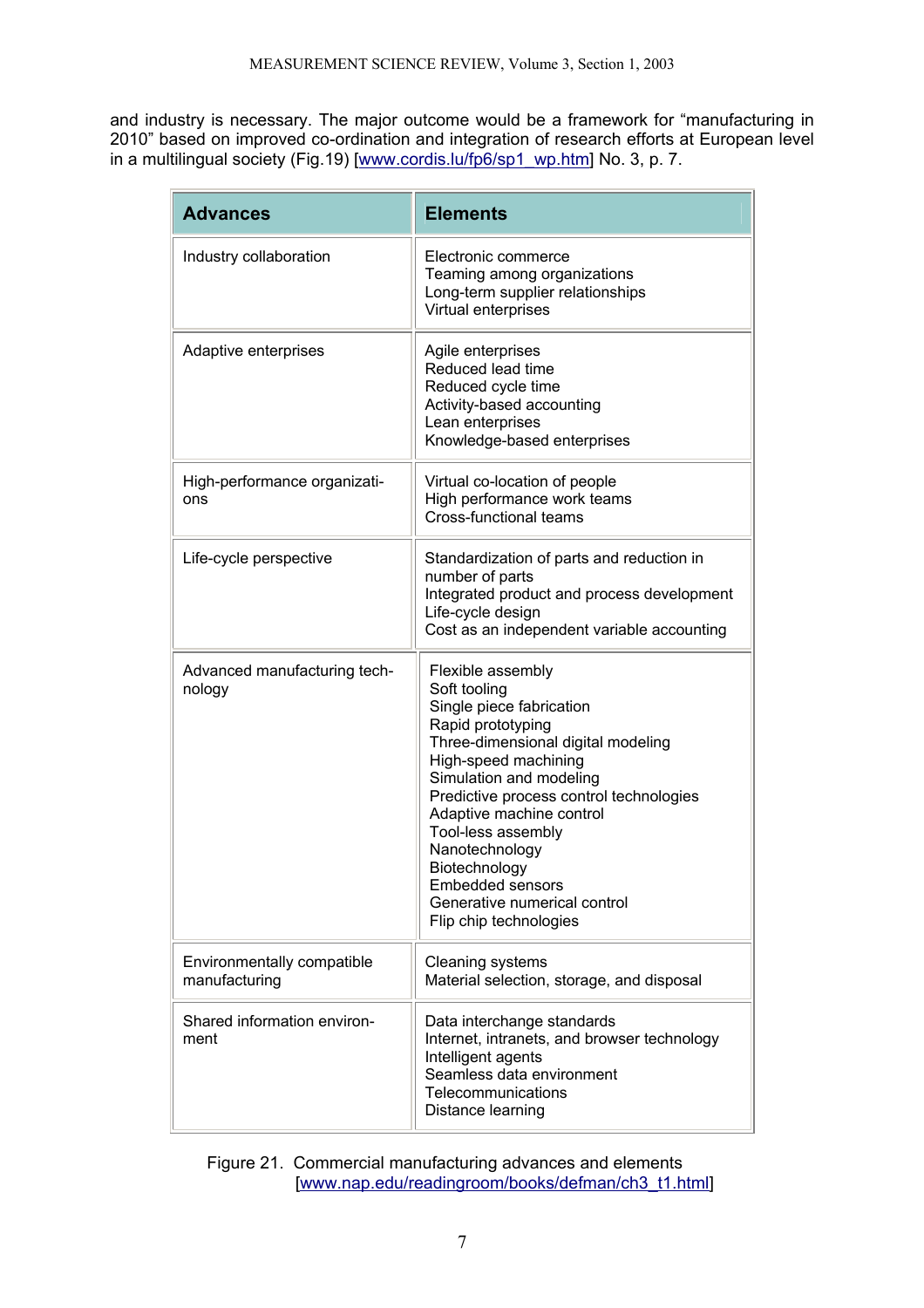New in history the **defense manufacturing** will take advantage of technology advances being pioneered by the commercial technology sector (COTS) in areas applicable to defense products (Fig.21). A growing trend among government and defense manufacturers is the adoption of commercial "best practices." In addition, many companies have combined commercial and defense manufacturing processes and products to take advantage of economies of scale in facilities, resources, and organizational structure. The advantages of COTS hardware and software include much lower development costs, tested reliability and performance, and substantially shorter product cycles [www.nap.edu/readingroom/books/defman/ch3.html].

 The business world and society served by **standards** are changing rapidly. Global trade means that today's products are built from components sourced around the world, which must fit together and perform as expected. Product life-cycles are becoming shorter and the pace of technological development is accelerating. Consumers demand ever-higher levels of safety, performance, reliability and sustainability. All these developments mean that the role of standards is more important than ever [www.bsi.org.uk/NSS/index.xalter].

 **Standardized Quality Management Systems** (QMS) are the backbones of SME. The new generic process- and customer-oriented quality management system standard ISO 9000:2000 states requirements for what the organization must do to manage processes influencing quality, to build essential competencies and strengthen innovation (Fig 22).





Key:  $\rightarrow$  value adding activities  $\rightarrow$  information flow [www.iso.ch]

 The value of information and knowledge for enterprises, organisations and individuals will change fundamentally. In measurement and information technology main interest is shifting from decentralized instrumental high lights to profitable content and web-based sharing of measurement information.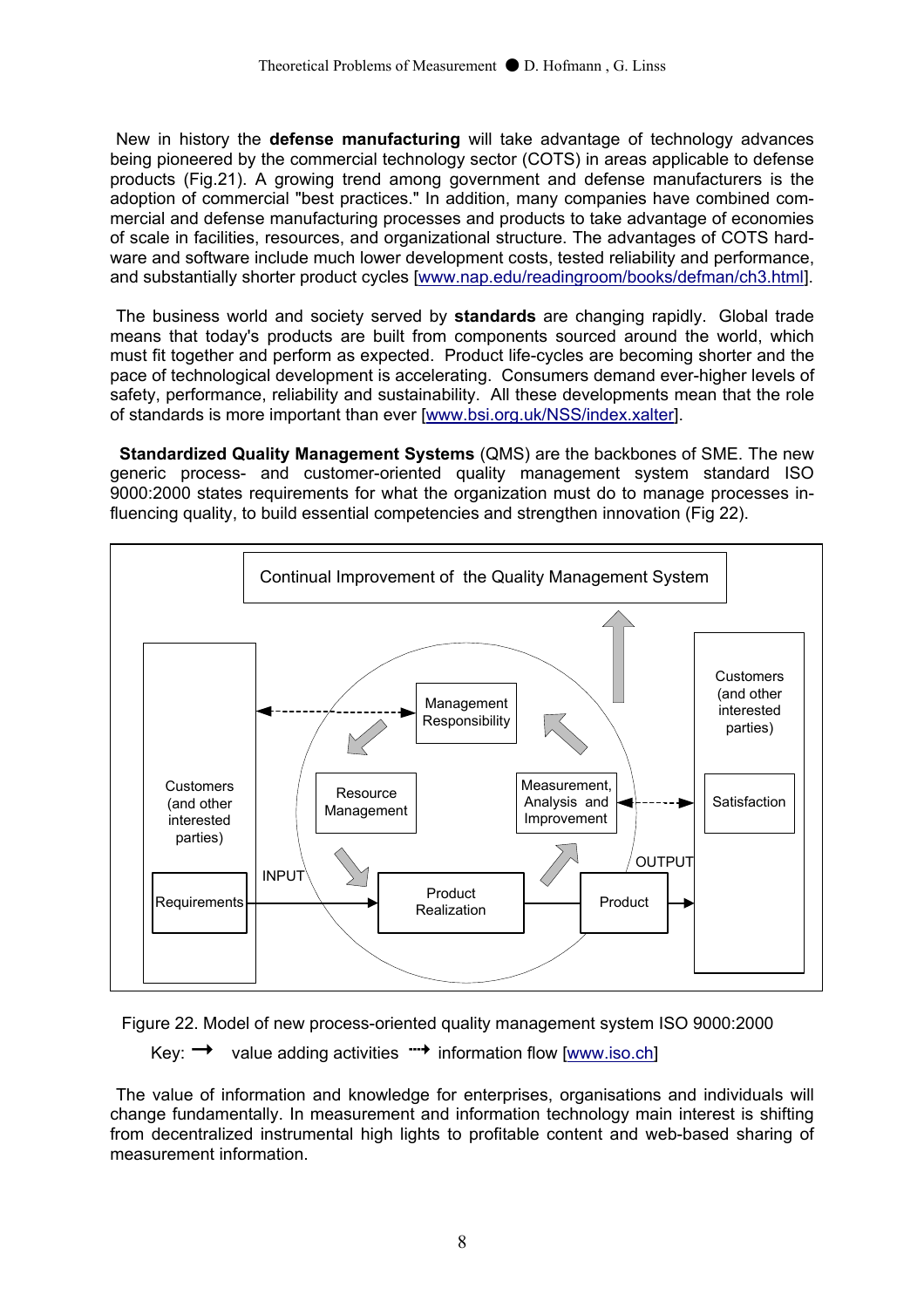The new demands for quality metrology (Fig.23) are:

- Measurement of customer satisfaction
- Measurement of continual improvement
- Measurement of systems, processes, goods and services
- Measurement of the performance of the quality management system.



Figure 23. Optimization triangle for quality, productivity and added value

**Quality metrology** is the objective basis of all new quality concepts in design, production, service and administration of *information societies* (Figs.24 to 29) [ISO 9000:2000]. In certifiable quality management systems the quality **requirements** [ISO 9000:2000-3.1.2] must be **measured** [ISO 9000:2000-3.10.2] and **documented** [ISO 9000:2000-3.7.2].





Figure 24. Concepts relating to quality Figure 25. Concept relating to documents



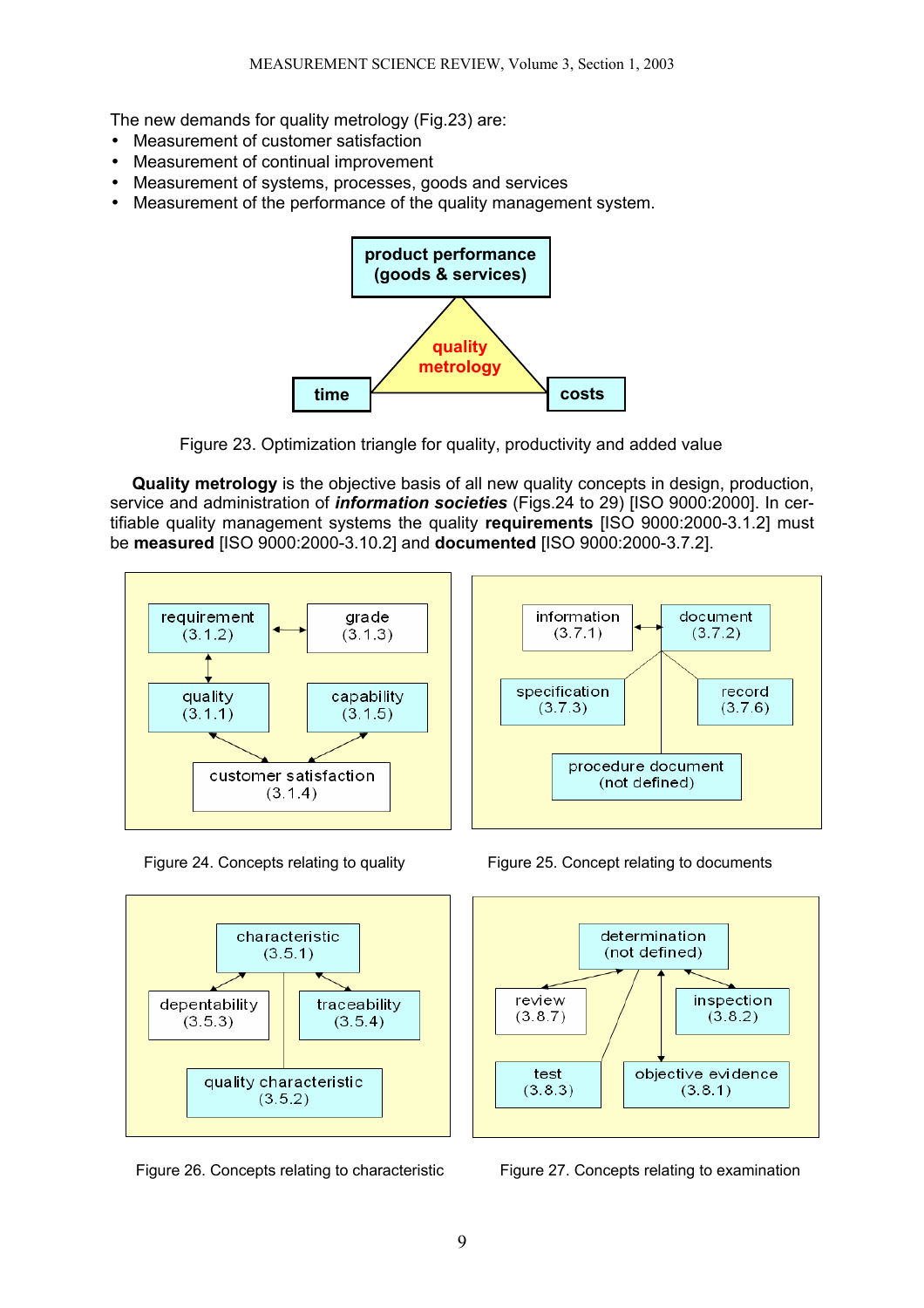

Figure 28. Concepts relating to measurements Figure 29. Concepts relating to conformity

Unsolved problems in quality metrology for SME are fundamental gaps in

# **Terminology & standardization management:**

- Application of different definitions for the same terms
- Application of different software for the same tasks
- Application of different measurement standards for the same measurands.

# **Documentation & distribution management:**

- Missing functional reliability of documentations due to product-oriented approaches
- Missing quick comprehension due to text-oriented documents and interfaces
- Missing real-time actuality of documents due to print-oriented distributions.

## **Knowledge & collaboration management:**

- Hidden or unknown documentations due to firm policy or price
- Insufficient work skills in quality metrology due to underdeveloped continuous learning
- Underdeveloped individual collaboration due to traditional costs and difficulties.

# **3. INNOVATIVE CHANCES OF INTERNET METROLOGY FOR SME**

 The innovative and sustainable approach of Internet metrology (iMET) is the development and application of web-based modular visualized virtual application solution providers (iASP) for quality metrology. Internet metrology has direct influence on information competence, web-based collaboration, continuous learning and knowledge sharing in SME. The quality capability of SME will be improved. Added value is increased comfort, better functionality and affordability through application of information society technologies in SME. Internet metrology is necessary, to be prepared for the practical use of

- the second Internet wave (pay-by-content),
- the third wireless generation (Bluetooth & UMTS) and
- the application of complex knowledge-based adaptive systems (Fig.30).

## The **scientific goals** are:

- 1. Digitalisation & standardization of precise and reliable quality measurements
- 2. Visualization & virtualisation of comprehensible and valid process documentations
- 3. Web-based knowledge & collaboration management for self-learning and work skill enhancement.

# The **technical goals** are:

1. development of next generation learning solutions by application of information society technologies in field experiments with web-based modular visualized virtual application solution providers in quality metrology for small end medium sized enterprises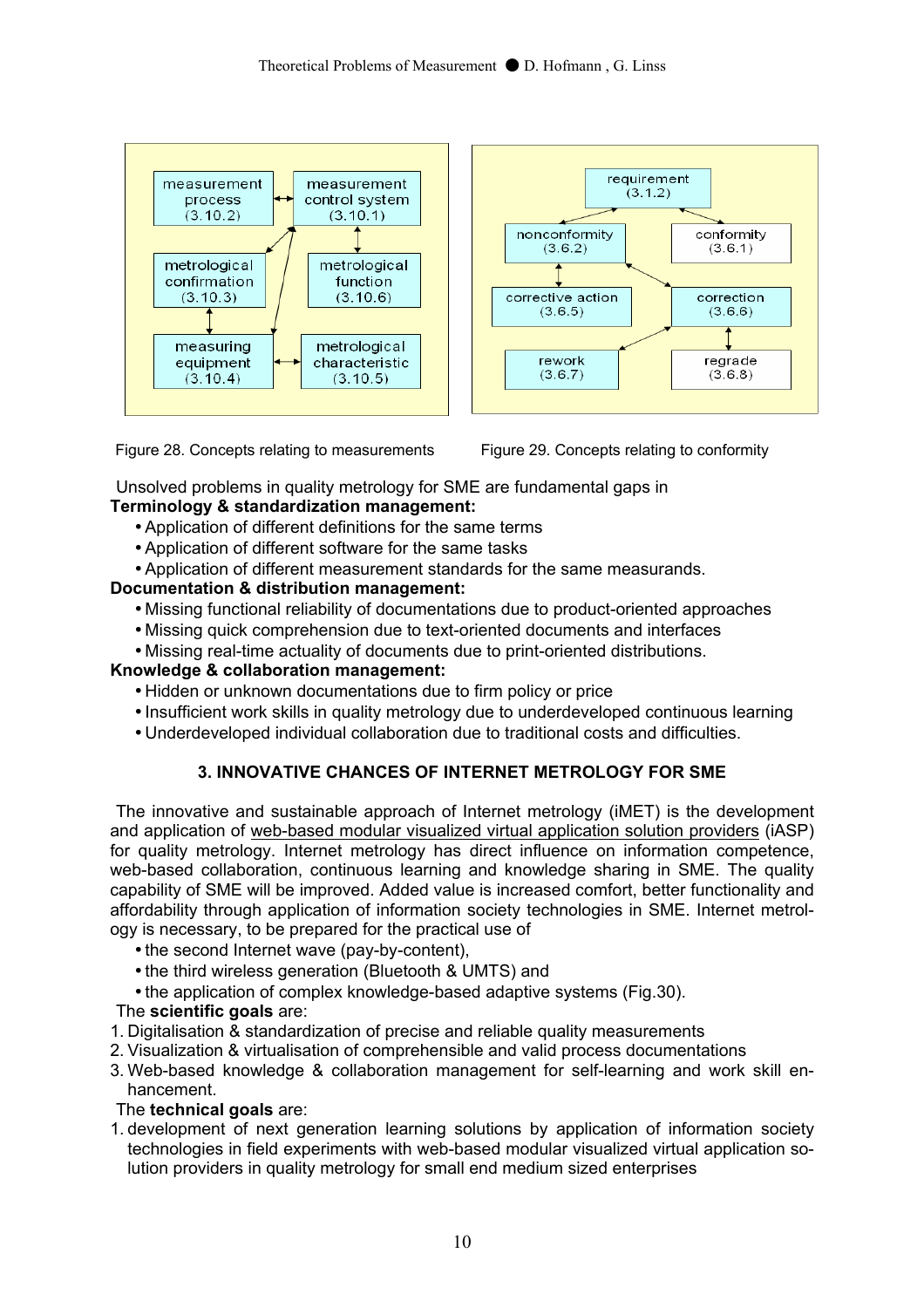- 2. demonstration of next generation learning solutions by application of information society technologies in field experiments with web-based modular visualized virtual application solution providers in quality metrology for small end medium sized enterprises
- 3. realisation of added value with comfortable, affordable and real-time features where • comfort is characterised by adequate satisfaction of users in SME
	- affordability is characterized by quality metrology payable by users in SME
	- real-time is characterised by applicability every time, every where, on demand.



 Figure 30. Major events and life cycles relating to automation & knowledge working [www.jimpinto.com/writings/frontiers.html]

 To reach the technical goals proprietary solutions should be avoided. Therefore the following tools of information society technologies can be recommended to apply

- industrial standardized operation system (MS Windows) [www.microsoft.com]
- international accepted presentation system (MS Power Point) [www.microsoft.com]
- compatible rich media system (MS Producer) [www.microsoft.com]
- automatic voice-typing system (IBM Via Voice 10) [www.linguatec.de]
- automatic translation system (linguatec Personal Translator) [www.linguatec.de]
- global network system (Internet) [www.isoc.org]
- standardized file transfer protocol (TCP/IP) [www.webopedia.com/TERM/T/TCP\_IP.html]
- independent knowledge sharing system (CoSharing/Netviewer) [www.netviewer.de]
- portable computer (Notebook, Tablet, Pocket PC) [www.dell.com]
- standardized wireless short range data transfer (Bluetooth) [www.bluetooth.com]
- standardized wireless long range data transfer (UMTS) [www.umts-forum.org]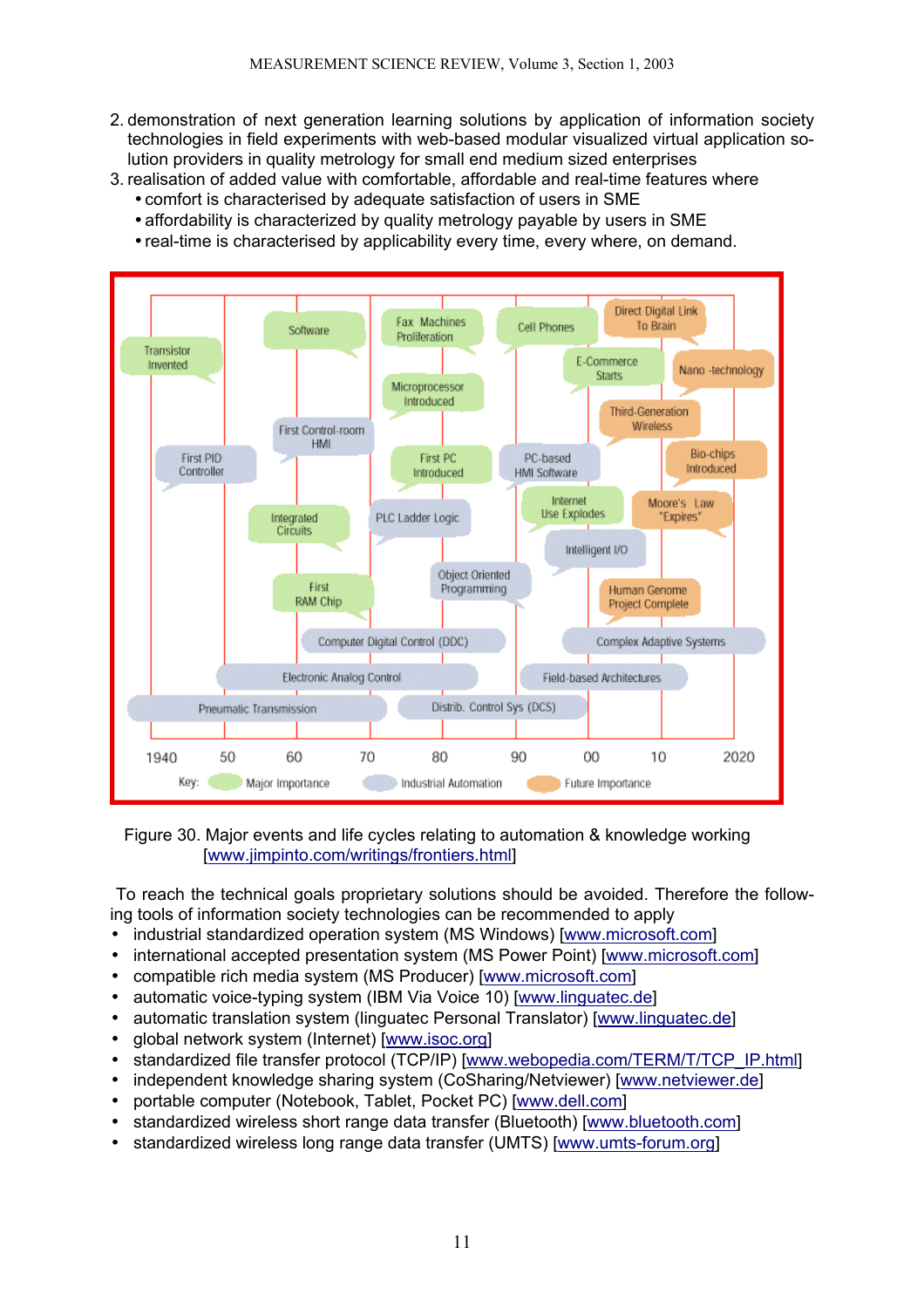## The **methodological goals** are

- 1. bigger share of digital work than paper work (Fig.31)
- 2. bigger share of images than text (Fig.32)
- 3. bigger share of virtual world than real world (Fig.33).

 The comparison of paper work and digital work, of text and images in multilingual societies and of real world and virtual world in metrology shows the sustainable advances of digital work, images and virtualization.

**P A P E R W O R K content**: **black box except for buying (-)**, **order: email or Fax (-)**, **delivery: by mail (-)**, **time: delayed (-)**, **data format: printed letter (-)**, **carrier: paper (-)**, **mass: high (-), price: high (-)**, **source: original (+)/second hand (-)**, **work: toilsome (-)** 

**D I G I T A L W O R K content: visible (+)**, **order: click (+)**, **delivery: click (+)**, **time: on demand (+)**, **data format: doc/pdf/ppt-file (+)**, **carrier: Internet (+), mass: low (+), price: free (+)**, **source: original (+)/second hand (-)**, **work: comfortable (+)** 

Figure 31. Comparison of information sources for traditional and innovative quality measure ments

**T E X T language: specific (-), context: sensible (-), distribution: local (-), comprehension: difficult (-), technical realization: simple (+), data capacity: low (+)** 

**I M A G E language: unspecific (+), context: robust (+), distribution: global (+), comprehension: simple (+), technical realization: extensive (-), data capacity: high (-)** 

Figure 32. Comparison of information carriers for traditional and innovative process docu mentations

**R E A L W O R L D design: expensive (-), production: expensive (-), test: expensive (-), data transfer: subjective (-), collaboration: delayed (-), product: real (+)** 

**V I R T U A L W O R L D design: low-budget (+), production: low-budget (+), test: low-budget (+), data transfer: objective (+), collaboration: on demand (+), product: material virtual (-)/intellectual real (+)** 

Figure 33. Comparison of collaboration and work skill enhancement in traditional and inno vative environments.

# **4. FIRST STEPS TO INTERNET METROLOGY FOR SME**

#### **4.1 Practical Examples for Terms & Definitions**

**The International Vocabulary of Basic and General Terms in Metrology (VIM)** is an international agreement on terminology, prepared as a collaborative work of experts appointed by BIPM, IEC, IFCC, ISO, IUPAC, IUPAP and OIML *((for explanation of the acronyms see www.google.com))*. This vocabulary covers subjects relating to measurement and includes information on the determination of physical constants and other fundamental properties of materials and substances.

#### **p-Vocabulary**:

VIM 1993, 60 p., bilingual, ISBN 92-67-01075-1, CHF 71,00 Address for order: www.iso.ch/iso/en/prods-services/otherpubs/Metrology.html .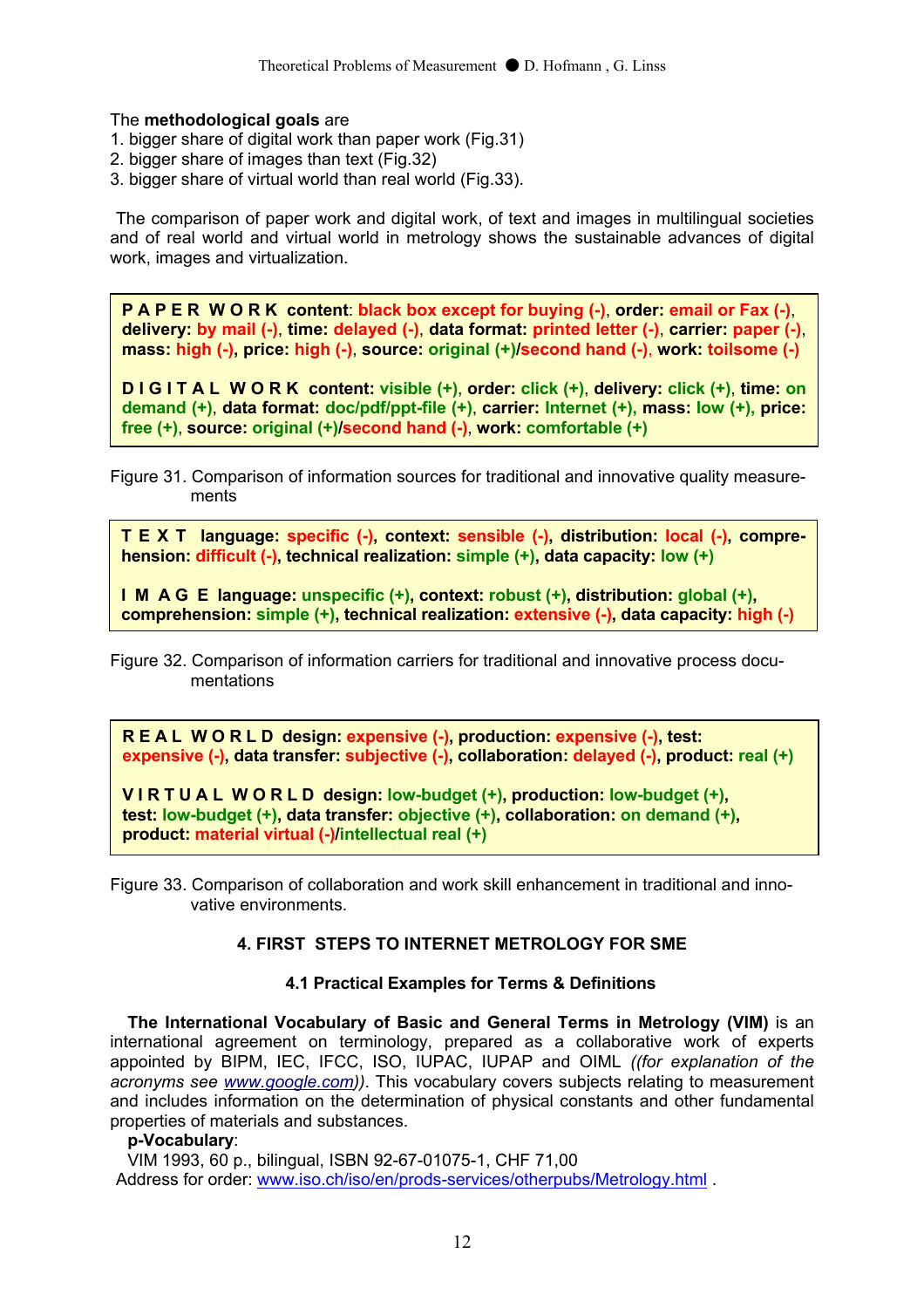#### **e-Vocabularies**: www.cornnet.nl/~mlbroens/vim.htm www.sp.se/metrology/eng/terminology.htm www.usm.mzt.si/ENGLISH/SPLOSNO/slovar.htm www.iupac.org/publications/analytical\_compendium/Cha18sec436.pdf

# **4.2 Practical Examples for Visualization & Virtualization**

Recent task is the development and introduction of digital branch portals for the collection and appropriation of the actual body of knowledge in key fields of measurement theory and practice + its modularization for higher flexibility + its visualization for quicker comprehension + its virtualization for digital simulation and real-time knowledge transfer.

The **NIST/SEMATECH e-Handbook of Statistical Methods** has the goal to help scientists and engineers incorporate statistical methods in their work as efficiently as possible, very comfortable and free of charge [www.itl.nist.gov/div898/handbook/22.02.2003]. The applied EDA method (exploratory data analysis) is a generalized application of visualization and virtualization (Fig.34). **Visualization** is the central power of rich media, especially for SME. Images are gunshots into the brain because they are functioning so fast. Images need no translation into other languages.



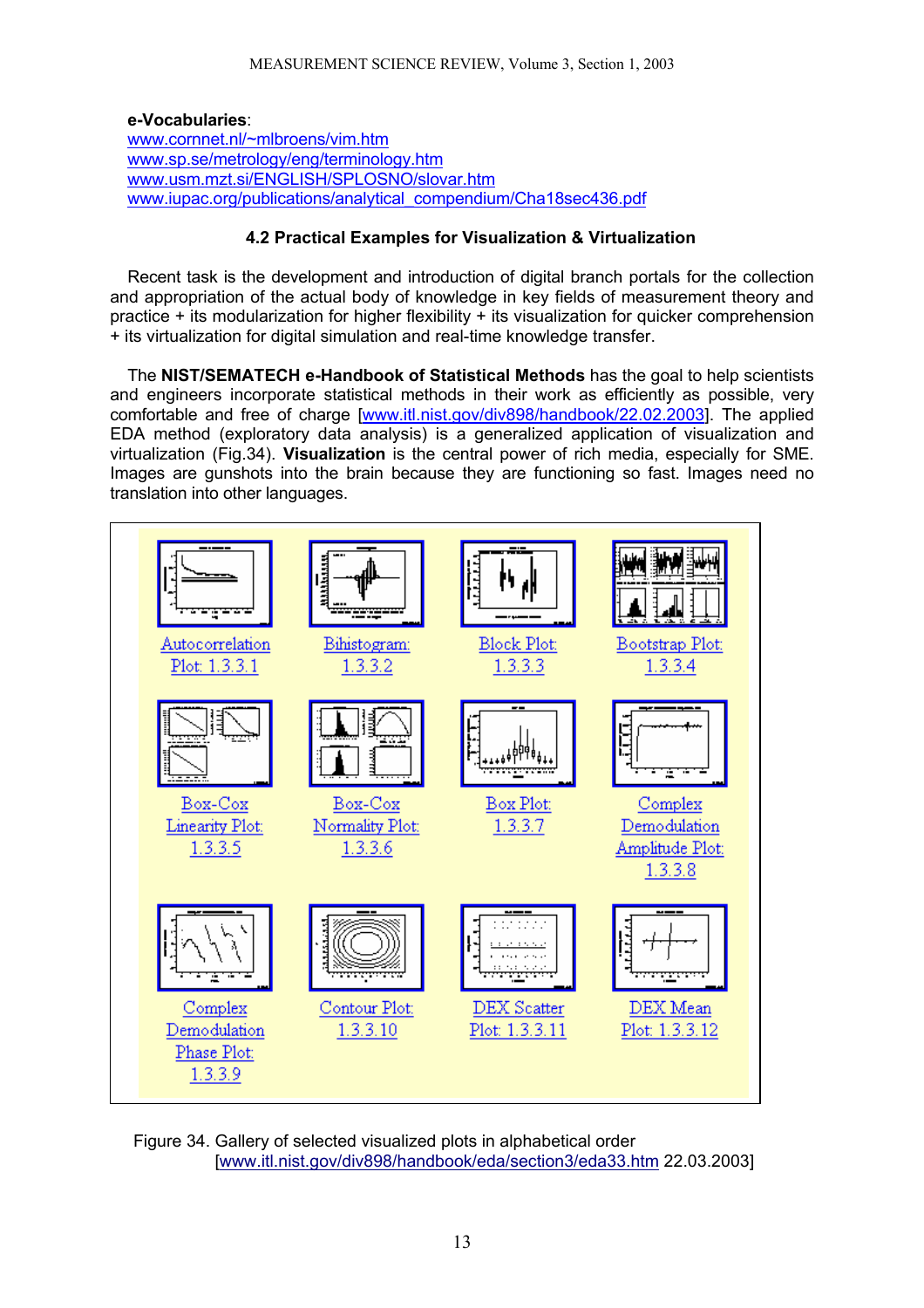# **4.3 Practical Examples for Web-based Workplaces and Collaboration**

The success story of measurement, instrumentation and quality control in production and process engineering is long and impressive. For all that it can not be neglected that methods, instruments and algorithms are developed by people with different knowledge, tools, aims and capabilities. Global markets are generating increasing needs for international harmonization, unification, standardization, evaluation and validation of hardware, software, firmware and methods. Internet metrology is the royal path for global testing & calibration + evaluation & certification + knowledge sharing & continuous learning + collaboration management (Fig.35).



Figure 35. Internet metrology for testing & calibration + evaluation & certification at PTB Germany [www.amctm.org/index.asp] Workshop "Internet Measurement & Self-Calibration", Paper "Internet-based Applications for Metrology at PTB", Transparency 6

 Recent tasks are **wireless inspection and calibration** of engineering processes and measurement means via Internet down to laboratories at universities, research institutes and industrial plants through online collaboration with legal calibration services, triggered by the demands of SME

 $+$ **direct comparisons** of metrological hardware and software via Internet to overcome the so far uncontrolled deviations of different hardware and software realizations in applications for the same quality measurements, affordable for SME

 $+$  **international standardization in teaching and learning** of metrological fundamentals through combination of virtual and real experiments and hands-on trainings (blended learning) at laboratories in universities, research institutes and industrial plants [10].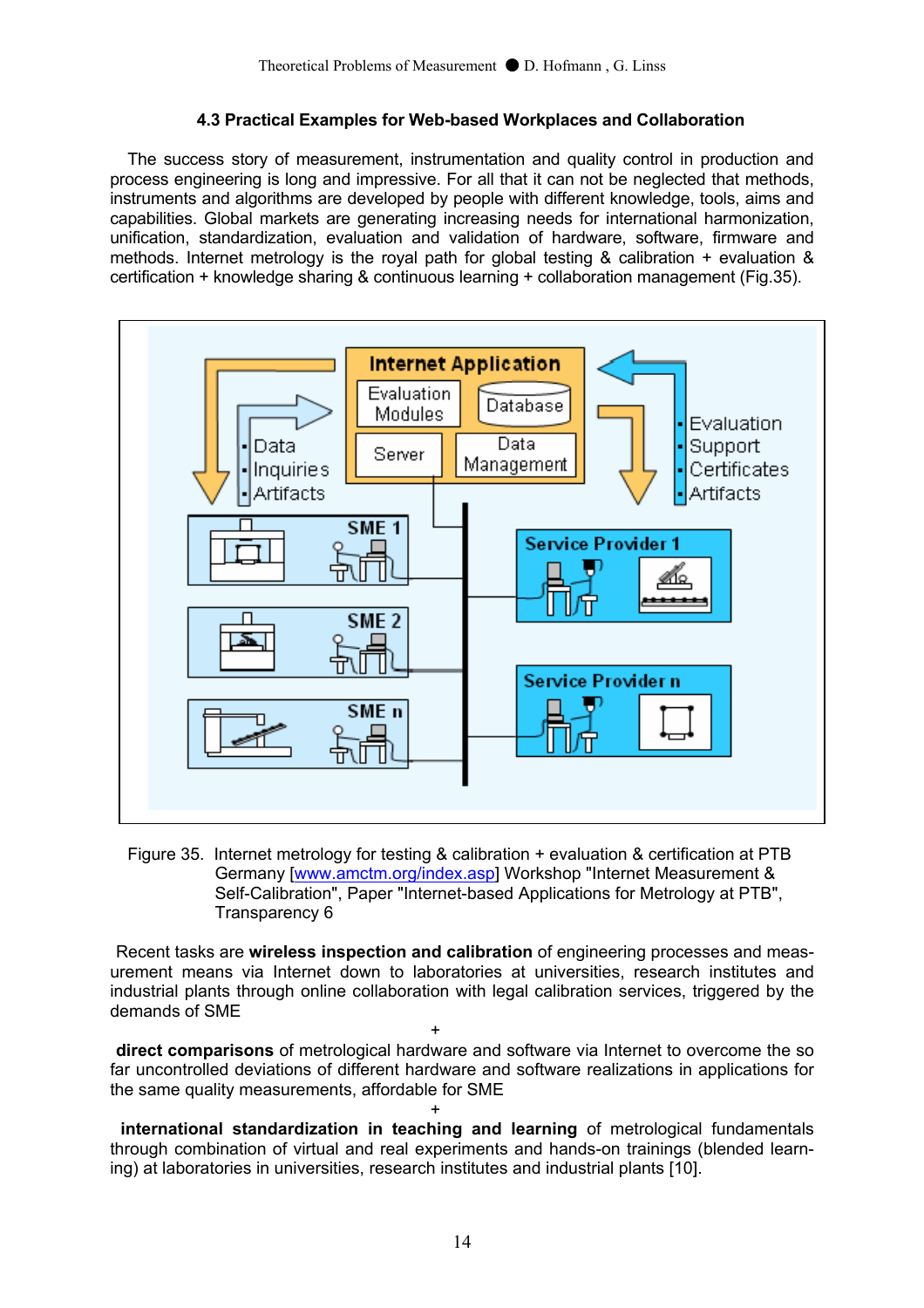For a practical example see scopemeter [www.fluke.com/VirtualMeters/190c/Main190.exe]

# **5. EXPANDED FIELDS OF APPLICATION FOR INTERNET METROLOGY**

 Influenced by the increasing power of **micro computers** and the decreasing cost for processors and equipment the shift from centralised local data management to distributed global knowledge management is at dawn. The unification and standardisation of operation systems and application software under the influence of Microsoft is obvious. The capability, acceptance and economy for automation of **technical** and **non-technical** processes are increasing. Internet metrology will be increasingly used for measurement information acquisition in facilities & homes (Fig.36), health care & medical treatment (Fig.37), machine tools & plants (Fig.38) and cars & transport (Fig.39) [7], [8].



 air conditioning systems audio & television systems cleaning & cooking systems door & window management energy & water management garden management systems health care systems heating & cooling systems home computer systems information & training systems lighting & shutter systems maintenance systems monitoring & control systems security & alarm systems telephone & fax systems washing & drying systems



Figure 36. Measurement information acquisition in facilities & homes



alarm & security systems blood concentration measurement cardiac pacemaker computer tomography critical care management systems diabetic retinopathy test systems expiration test systems heart monitoring systems implantable endo systems magnetic resonance tomography endoscopic surgery measurement non-invasive blood glucose tests ophthalmologic test systems patient monitoring systems polysomnographic test systems intracranial pressure measurements risk prediction management strain measurement in femurs volatile anaesthetics measurement



Figure 37. Measurement information acquisition for health care & medical treatment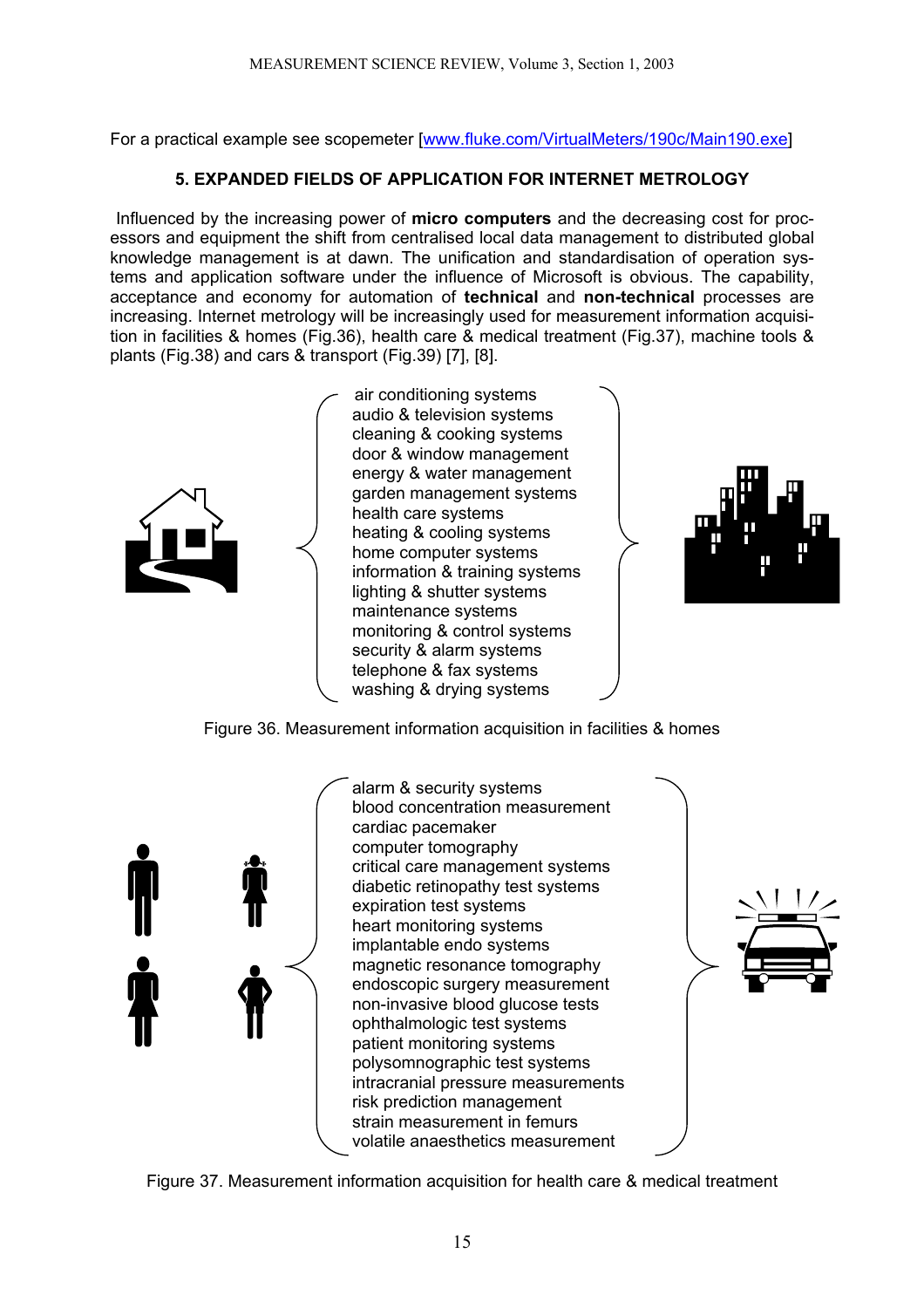

assembling systems autonomous transport systems business management systems conveyor systems customer management systems design & construction systems development systems energy & water management machine tool control systems maintenance systems manufacturing systems monitoring systems process management systems project management systems quality management systems recycling & waste systems remote control systems robot systems storehouse systems testing systems



Figure 38. Measurement information acquisition in machine tools & plants



alarm & security systems crash & surveillance systems display & monitor systems guide systems maintenance systems motor management systems navigation systems seat memory systems sensor systems X by wire systems



Figure 39. Measurement information acquisition in cars & transport

# **6. SUMMARY & CONCLUSIONS**

 **Terms & Definitions** in metrology are describing a body of knowledge which compel its practitioners to learn a great number of special concepts and terms. Some of the terms can be understood on the basis of general language, but it is typical for metrology that many words have another or a smaller range of meaning than in general language. The language of modern metrology is English. A precise and systematic terminology of metrology is fundamental for knowledge & collaboration management in metrology. It has been shown HOW Internet Metrology is the royals path to standardize terms and definitions in metrology.

 **Visualization & Virtualization** are the central power of affordable collaboration, especially for SME. Visualization & virtualization help people to be well-informed, make collaborative designs, judge analytical data, make adjusted decisions, elaborate best solutions and prevent spoiling of valuable time, energy, material, work power and money by traditional trial and error procedures. It has been shown HOW Internet Metrology is the royals path for harmonization, unification and standardization of processes and products in metrology.